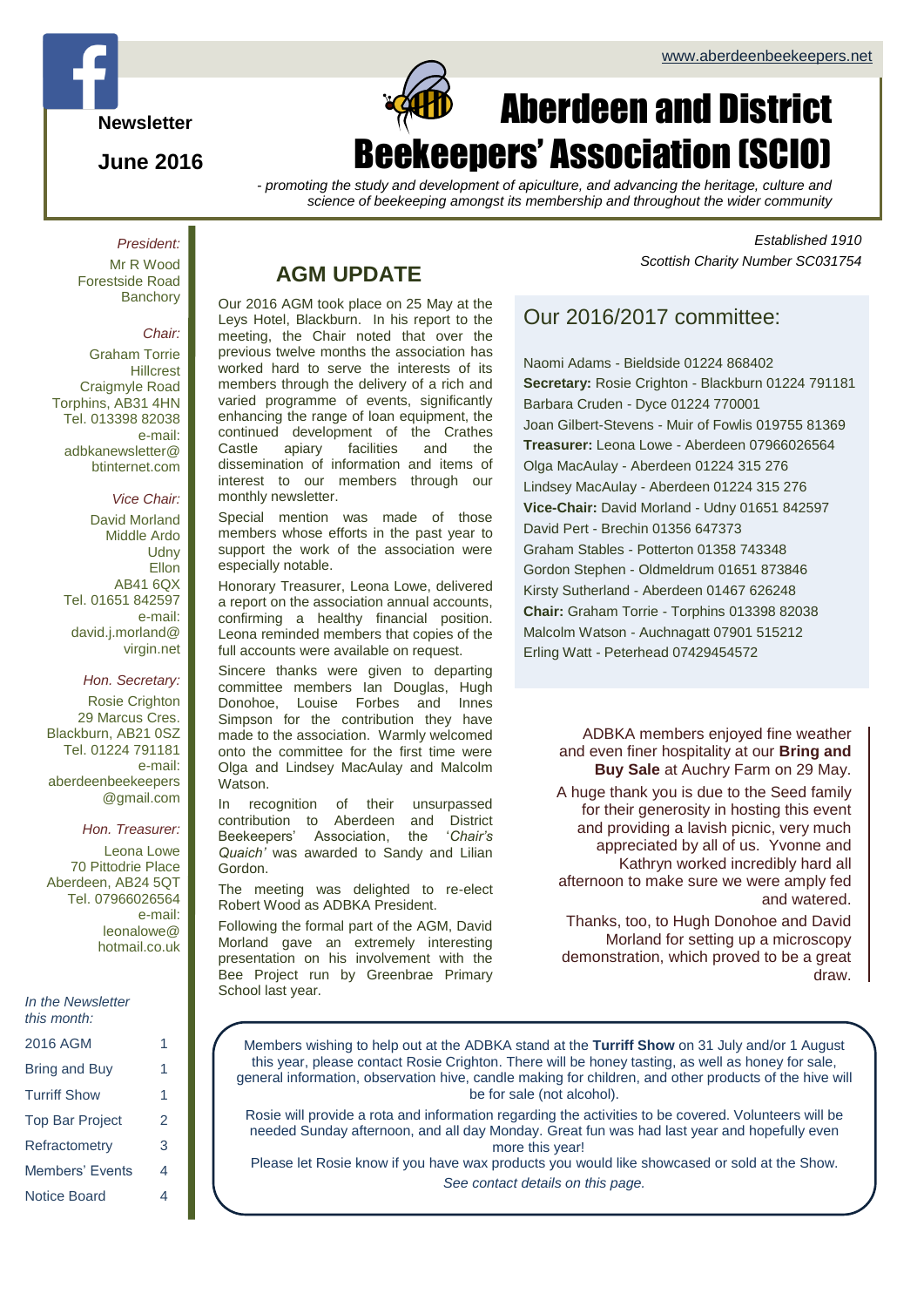# Page 2 of 4 ADBKA Newsletter

# **TOP BAR HIVE PROJECT**

#### **Week 1: 28-MAY-16**

After the usual weekly activities at the Crathes apiary, Team Top Bar stayed behind to assemble the new flat pack Top Bar Beehive. The instructions were somewhat misleading but between the four of us we managed to assemble it. A few coats of varnish were applied to the outside faces of

Following a call for volunteers in our May newsletter, four ADBKA members stepped forward to take on the task of setting up and managing a top bar hive at our Crathes apiary. Running a top bar hive presents a whole series of challenges compared to what most of us are used to, for example in relation to feeding, swarm control and honey extraction. 'Natural beekeeping' has gained a lot of

publicity in recent years, and we are sure that there will be great interest in this project amongst our members.

Our top bar team, Jenny Lewis, Alison Goss and Wayne and Debbie Riddell will be reporting regularly in our newsletter as the season progresses.

the hive and then it was left to dry whilst we discussed the options to move a colony from a National into the Top Bar Hive.

On an old frame we practiced the "Chop and Crop" technique of removing the side and bottom bars of a national frame. This is well-documented by Phil chandler, author of "The Barefoot Beekeeper" for transferring bees from a National into a Top Bar Hive.

Our plan is to find the queen, capture her in a Butler Cage and transfer her to the new hive. The frames will then be removed individually, shook into the original hive and the crown board replaced to minimise the amount of flying bees when we chop and crop the brood and stores frames down to size.

For the other frames that will fill the Top Bar Hive we have come up with three different ideas to try. Five frames have a 1 inch strip of non wired foundation glued into place with molten beeswax, some other frames will have some molten beeswax syringed along the seam where the wax would be inserted and the remaining frames will be left blank for the bees to do whatever they like to it. This will help us understand what types of frames the bees prefer to work on to draw comb.







#### **Week 2: 4-JUNE-16**

The volunteers (bar one) met on Saturday at Crathes to transfer the colony of bees from the National into the Top Bar Hive (TBH), it was amazing weather. After we set up the new hive and kit needed to use during the transfer we carried out a normal hive inspection. The Queen was located and transferred her into a plunger style queen

marking cage before placing her into the new TBH. Following that we went back through the National hive and lifted the frames one by one, shaking the bees into the National hive and closing down the crown board to reduce the number of flying bees. The edge of the comb was cut along the sides and bottom with a sharp knife, the bottom of the frames were chopped off and the side bars broken off. The frame was then attached to new Top Bar frames with some screws and placed into the new TBH with the queen. This process was followed until all the frames were transferred from the National into the TBH and then the Queen was released from her cage onto a frame. The remaining bees which were locked up in the National hive were then shook into the TBH and closed up with a syrup feeder. The National had a super on top of it so we tried as best we could to shake the bees out of it just outside the TBH with some crown boards laid out to help them climb up into the TBH. By the time we were leaving the site the majority of the bees had made their way into the new hive! A quick check on Sunday confirmed they were quite happy in their new home!

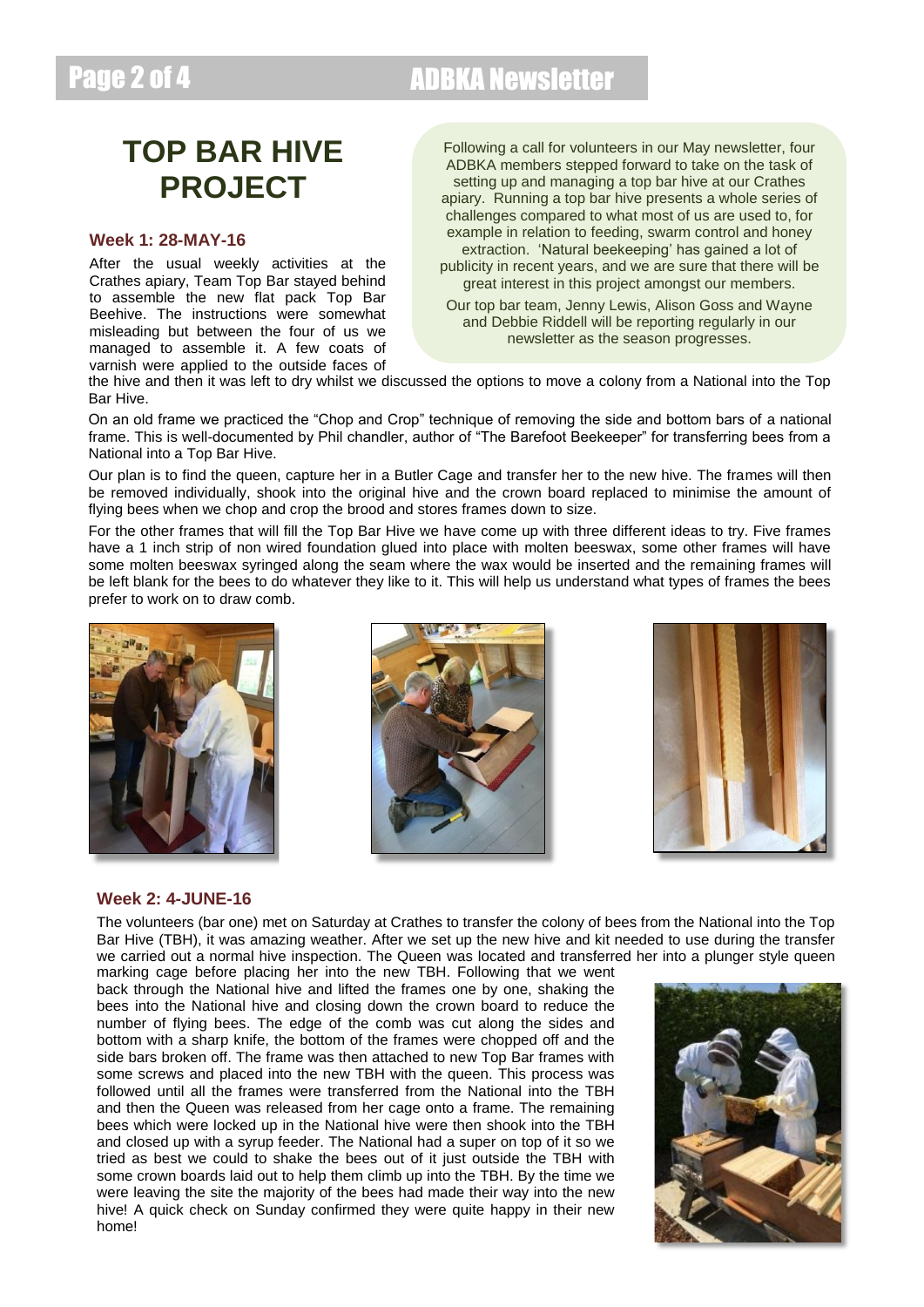# **USING A REFRACTOMETER**

Now that the honey harvest is upon us, members will be bottling their honey to sell or to show in one of the many shows over the summer and into autumn. There are regulations governing the sale of honey which you must comply with when preparing honey for sale, dealing with hygiene, labelling and composition.

One characteristic of honey you need to be aware of is moisture content, the main reason being that honey will ferment over time due to the activity of the natural yeasts present in it. If the moisture level is less than 17% these yeasts will not convert the sugars to alcohol, and if it is over 20% the risk of this happening is greater.

As you know, when you put a spoon into a glass of water it appears to bend This is due to the refractive index of air and water being different and we can use a refractometer to measure this characteristic of honey.

There are many types of refractometers to measure liquids and the one we use has a range which is specifically for liquid honey (12-27% water). It has automatic temperature compensation (ATC) which allows readings to be taken between 10°C and 30°C without adjustment.

This is what the instrument looks like with the eyepiece on the left.



Step 1: Lift the plastic cover and place a droplet of honey on the refractometer.

Now look through the eyepiece with the instrument held up toward the light and focus by twisting the dial near the eyepiece until you can read the scale on the right (Water %). The point at which the blue meets the white shows the reading in % - your view will look something like this (a reading of 23% is shown).

For honey offered for sale, the legal levels are 20% for blossom and 23% for heather honey (Honey Regulations (Scotland) 2015 – Para 15.)

Note that the honey has to be liquid for the instrument to give a reliable reading – the presence of crystals will give a misleading reading, so warm it gently first.

Although ADBKAs refractometer will have been calibrated before use, you can do this yourself by following the instructions with the instrument.

*David Morland*

As a member of Aberdeen and District Beekeepers' Association, you can borrow our refractometer free of charge. Just contact David Morland - *see details on front page*.





Step 2: Place the plastic top down on top of the droplet, flattening it on the viewing window.